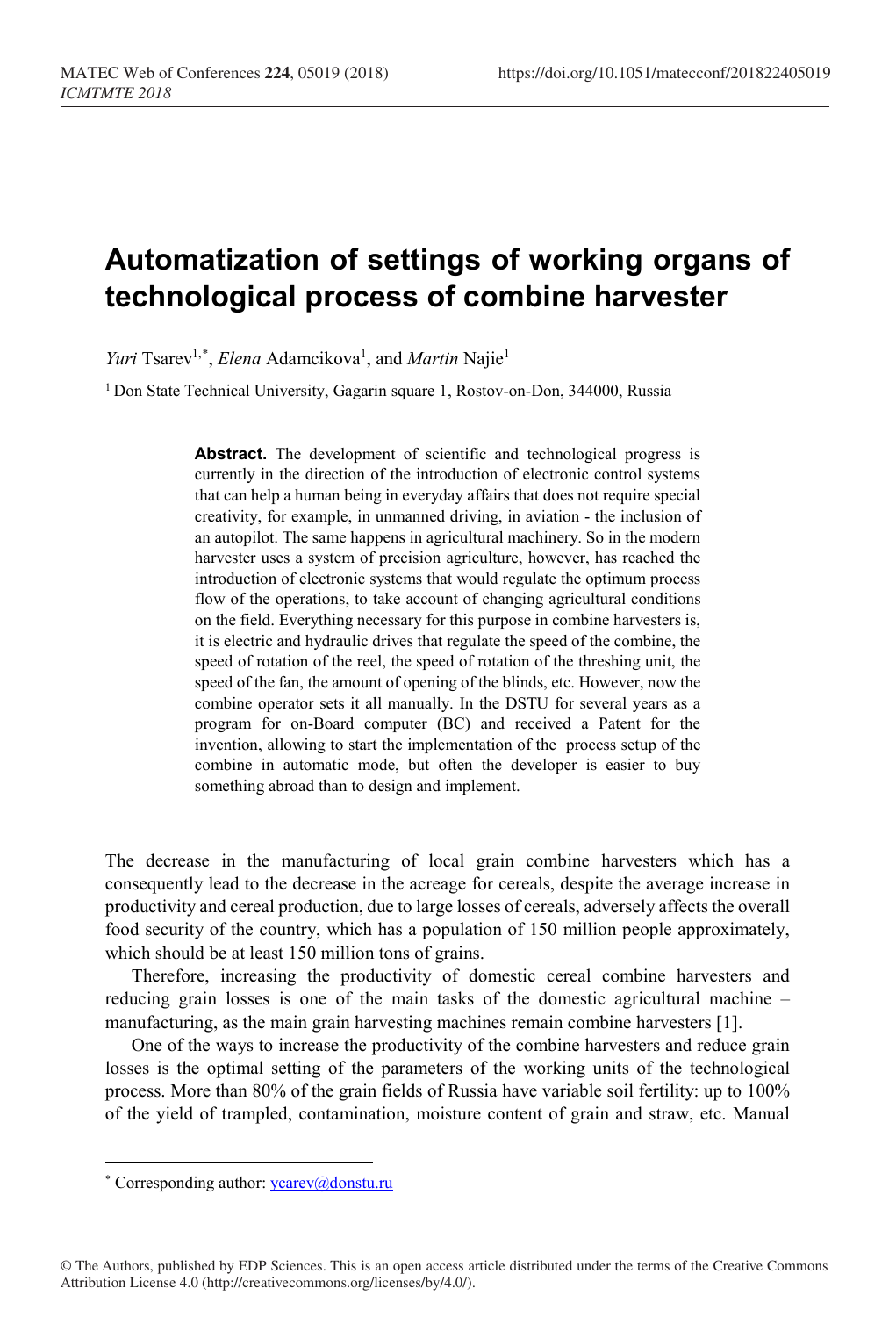setting does not provide, due to the constantly changing field of soil fertility, maintenance of technological process at the optimum mode can therefore be shortfalls of performance, unaccounted scrub and broken grain, to increased fuel consumption.

The solution of this problem is seen in the creation of the prerequisites for automation of the adjustment of the parameters of the working bodies of the technological process of combine harvesters in the fields of Russia, in order to increase productivity and reduce grain losses, with the help of an on-Board computer (BC). Here it is impossible to confuse automation (adaptation) settings of working units of technological process with unmanned driving (exact agriculture) of combines on the field [2].

The modern analysis of the state of combine harvesting of grain crops in the country indicates that locally manufactured combine harvesters already use foreign developments and modern technologies that allow the combine through the BC, but again, manually adjust the process to the recommended operating modes (Fig. 1). Moreover, the recommendations for setting up, taken from the outdated "Memo to the combine", which is still specified rpm, instead of s-1, according to the ESKD, because it is easier to combiner.

If in the main grain-producing foreign countries such an approach is explained, since the fields for grain are largely aligned both in yield and in relief, so it is enough to adjust the technological process of the combine harvester before harvesting once. Domestic fields require the combine harvester to constantly adjust the parameters of the working bodies of the technological process, because of the constant change of the agricultural background [4].

The Don State Technical University has developed a program for computers, which allows on the basis of statistical information about the work of combine harvesters to obtain mathematical models of the process of functioning of combines, which without the intervention of a combine harvester could give control effects on the settings of the working units of the technological process in the BC, depending on the changes in the agricultural background [5].

Revealed that the most informative for the analysis of co-upgrading harvesters gives the General statistical reasonable to discuss European civilization abilities of change of key performance indicators, and above all: performance, throughput, loss, crushing, etc., depending on the basic design parameters of harvesters, settings working bodies and their working conditions (soil fertility).

Experimental data can form a multi-dimensional state space, therefore, with the help of computers and modern information technologies based on statistical methods of analysis, due to the constant replenishment of experimental data of databases of the multi-dimensional state space. It can be achieved to take into account the dynamic characteristics of the process of functioning of combines in the form of mathematical models, even with elements of self  $-$  learning  $[6]$ .

The introduction of electronic devices based on BC for automatic control of setting the operating parameters of the process (*X*), such as:

- − the speed of the motion of the combine,
- − the rotation speed of the threshing drum and the cleaning fan,
- the regulation of the opening of the gaps, the deck, etc.,
- − depending on the changes in the current agro-background Z, contributes to the efficiency of the technological process of the K-Bain (Y), where efficiency is understood as achieving maximum production under restrictions on the loss and crushing of grain.; or with minimal losses of grain, with a limit on the performance and crushing of grain.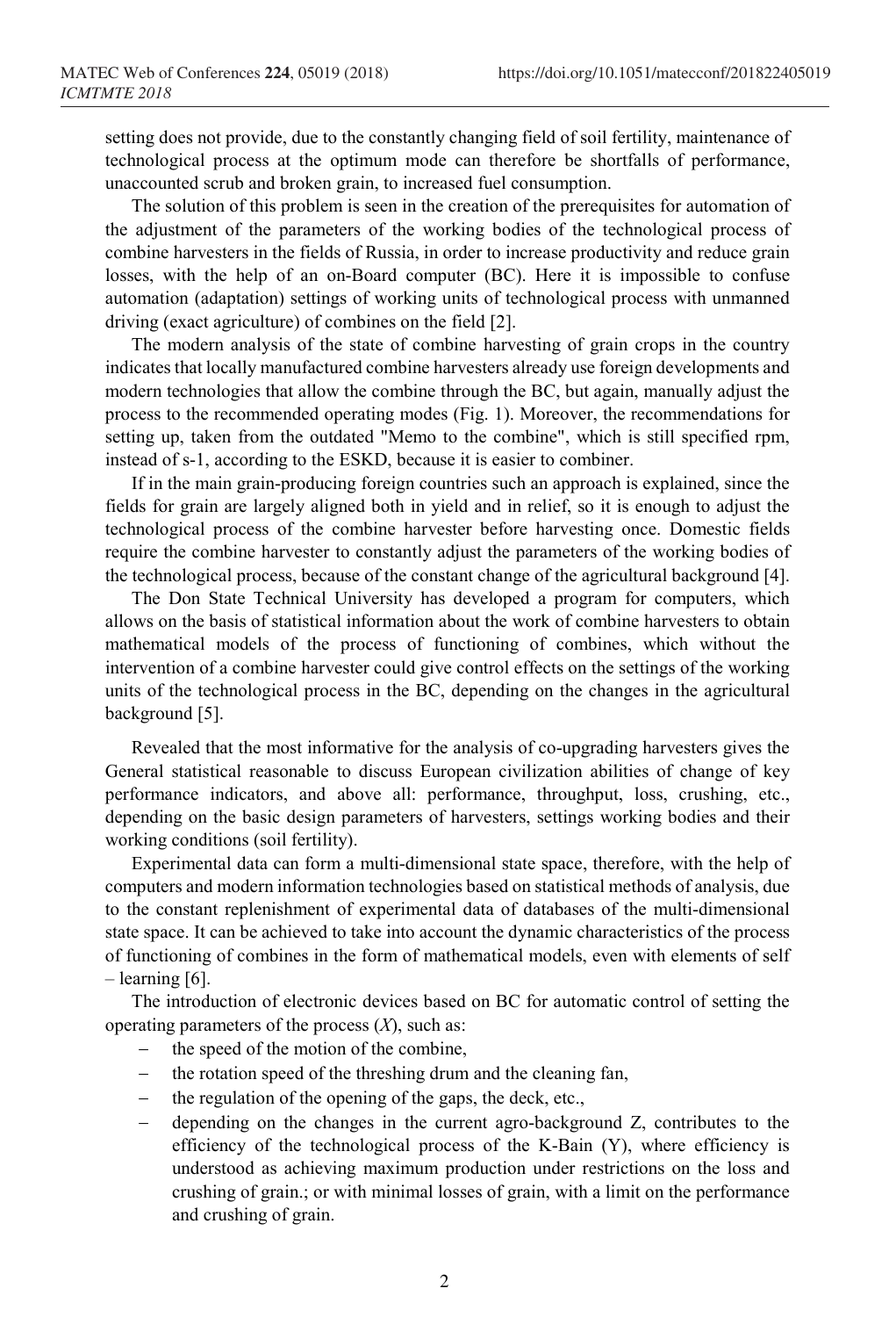## **NAVERSATILE**

culture wheat

### ROSTSELMASH

#### Terminal universal module **Recommended operating modes**

| c / ha                                                                                                          | 20             | 30      | 40          | 50          | 80                |                            |
|-----------------------------------------------------------------------------------------------------------------|----------------|---------|-------------|-------------|-------------------|----------------------------|
| km/h                                                                                                            | $9.0 - 11.0$   | 8.0-9.0 | $7.0 - 8.0$ | $5.0 - 8.0$ | $3.0 - 5.0$       |                            |
|                                                                                                                 | current        |         | recommended |             |                   |                            |
| rpm of threshing<br>drum                                                                                        | $\Omega$       |         | $700 - 800$ |             |                   |                            |
| rpm, fan                                                                                                        | $\theta$       |         | $670 - 750$ |             |                   |                            |
| mm, the gap at the<br>concave outlet                                                                            | $\mathfrak{D}$ |         | $3 - 6$     |             |                   |                            |
| mm clearance blinds<br>upper sieve                                                                              | 9              |         | $12 - 16$   |             |                   |                            |
| mm, the gap of the<br>upper grid of the<br>extension                                                            | 9              |         | $8 - 14$    |             |                   |                            |
| mm clearance blinds<br>lower sieve                                                                              | 10             |         | $6 - 10$    |             |                   |                            |
| * It is necessary to stop the harvester, turn<br>on the thresher and set the engine speed<br>more than 1800 rpm |                |         | apply *     | stop        |                   |                            |
|                                                                                                                 |                |         |             |             | setting / culture |                            |
|                                                                                                                 |                |         |             | O Bob       |                   | O oat                      |
|                                                                                                                 |                |         |             | O mustard   |                   | O M                        |
|                                                                                                                 |                |         |             |             |                   | $\mathcal{L}_{\text{max}}$ |

| setting / culture |             |             |  |  |
|-------------------|-------------|-------------|--|--|
| O Bob             | O oat       | O soy       |  |  |
| O mustard         | O Meadow    | O triticale |  |  |
|                   | fescue      |             |  |  |
| O pea             | O millet    | O bean      |  |  |
| O buckwheat       | O sunflower | O cotton    |  |  |
| O Hedgehog        | O wheat     | O lentil    |  |  |
| team              |             |             |  |  |
| O red clover      | O Winter    | O barley    |  |  |
|                   | wheat       |             |  |  |
| O castor bean     | O Spring    | O Winter    |  |  |
|                   | wheat       | barley      |  |  |
| O hemp            | O Ryegrass  | O Spring    |  |  |
|                   | high        | barley      |  |  |
| O corn            | O colza     | O Other 1   |  |  |
| O sesame          | O rice      | O Other 2   |  |  |
| O Lucerne         | O rye       | O Other 3   |  |  |
| O flax            | O safflower | O Other 4   |  |  |
| $O$ poppy         | O The seed  |             |  |  |
|                   | sugar beet  |             |  |  |
| O chickpea        | O sorghum   |             |  |  |
| cancel            |             |             |  |  |

**Fig. 1.** Module settings for the recommended modes of operation (parameters of working bodies) combine harvesters company "Rostselmash"

In modern conditions, it becomes technically impractical to install a large number of devices in the cabin of the combine. To obtain generalized data on the work of the combine, it is possible to process the initial information using BC, using electronic sensors for monitoring internal parameters of the x setting and external parameters of the agricultural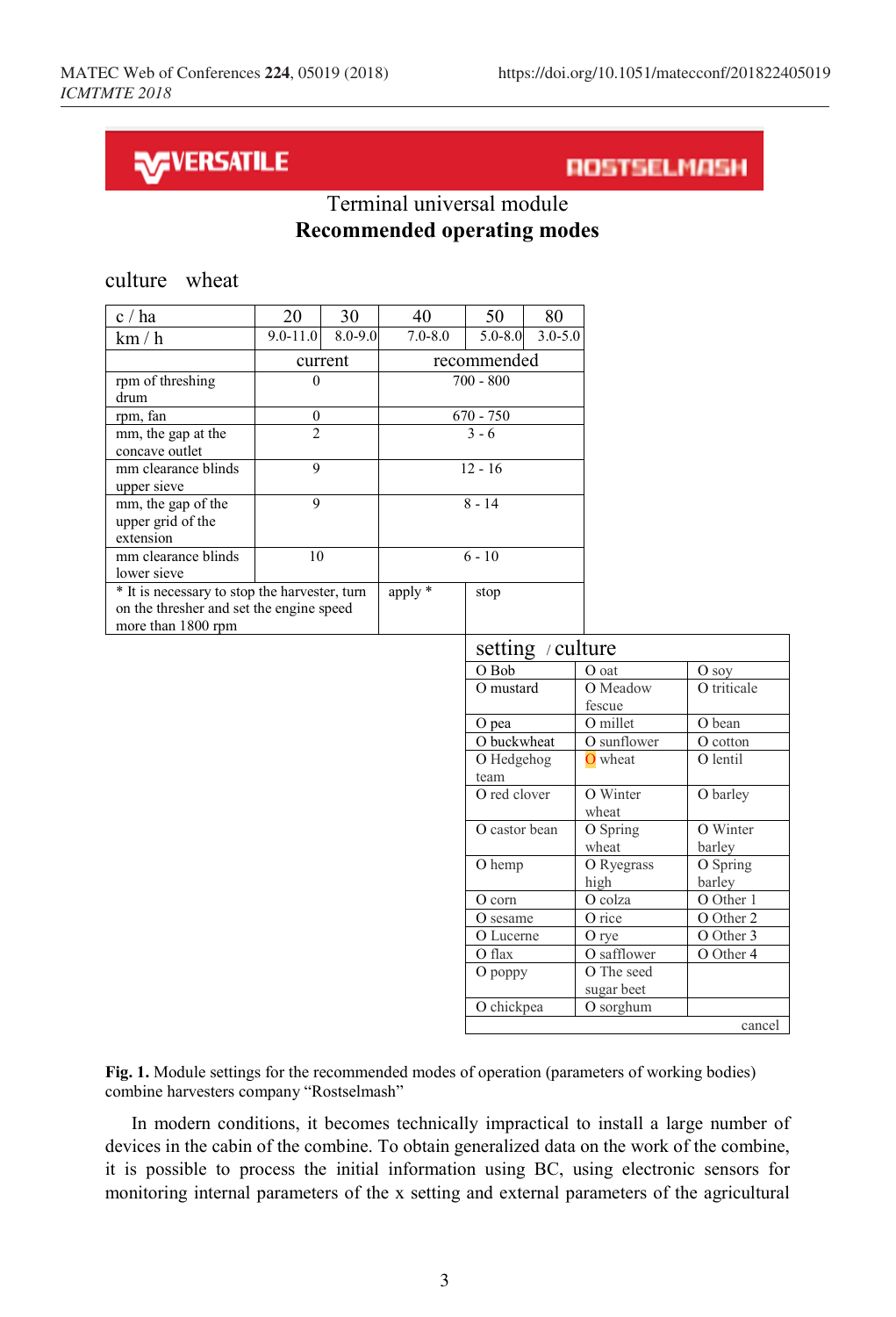background Z, which, unfortunately, from the point of view of creating the element base for monitoring the current agricultural background, require its improvement.

If now at the stage of creating a combine harvester enter in BC combine (Fig. 2 [7]) statistical results of work of harvesters-analogue and the program of implementation of the mathematical model.

$$
Y = f(Z, X) \tag{1}
$$

where:  $Y$  - performance indicators of the combine: grain productivity  $(W)$ , the loss of the thresher  $(q_m)$ , the loss of the adapter  $(q_a)$ , the value of weed impurities in the hopper (*C*), the value of grain crushing (*D*), specific fuel consumption (*T*);

*Z* - conditions (agricultural background): grain yield (Y), grain moisture  $(B_3)$  and straw  $(B_c)$ , infestation of the field (*Z*), stalks (*P*), grain filling (*U*);

*X* - parameters (optimization) settings of the processor: the speed of the processor (V), the rotation speed of threshing drum  $(n_b)$ , fan speed cleaning  $(n_o)$ , the gap at the inlet  $(S_e)$  and the output  $(S_a)$  of the threshing machine, the amount of opening of the shutters of the upper (*So*) and lower (*Su*) of sieves, etc.,

then, solving the on-Board computer of the combine harvester, the task of optimizing one of the parameters

$$
max (min): Y = f(Z, X)
$$
 (2)

with limitation on the conditions of the combine process:

$$
0 < q_m \le q_m^d; \ 0 < q_a \le q_a^d; \ 0 < C \le C^d; \ 0 < D \le D^d; \ 0 < T \le T^d,\tag{3}
$$

by adjusting the parameters of combine optimization:

$$
V \subset G_1; n_b \subset G_2; n_o \subset G_2; S_e \subset G_4; S_a \subset G_5; S_0 \subset G_6; S_u \subset G_7
$$
 (4)

taking into account the conditions of the agricultural field:

$$
Y \subset G_8; B_3 \subset G_9; B_c \subset G_{10}; Z \subset G_{11}; P \subset G_{12}; U \subset G_{12}
$$
 (5)

where  $G_1 - G_{12}$  are the permissible control areas of the corresponding parameters, it is possible to maintain in automatic mode without the participation of the combine, for example, the maximum performance of the combine, with the restriction of no loss and crushing of grain.

However, it is easier for a developer to buy something somewhere than to develop and implement him or herself and in fact his developments can be well sold, but no one thinks about it in terms of money and so well lives.